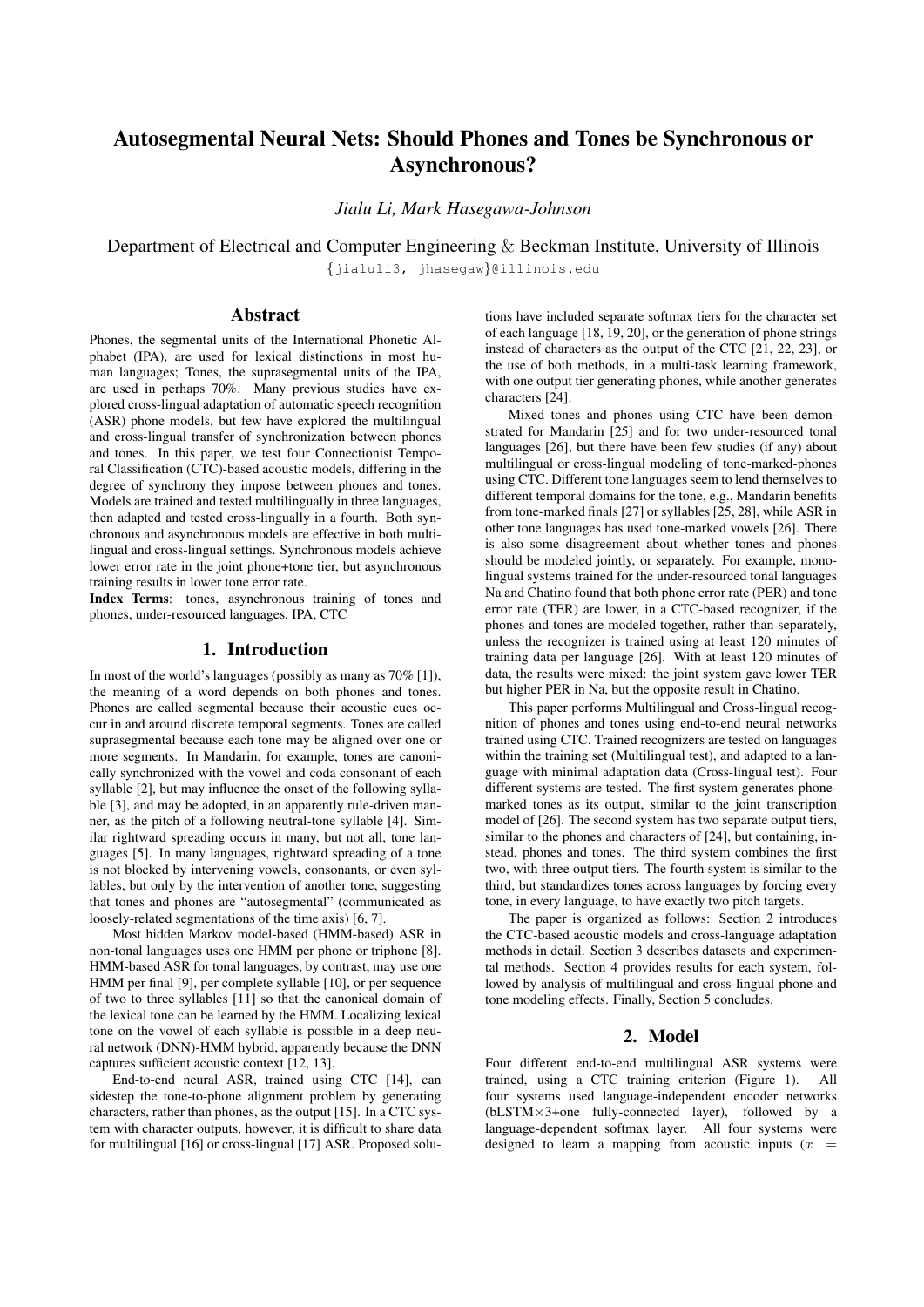

Figure 1: *CTC-based acoustic model with different multi-task learning tiers.*

 $[x_1, \ldots, x_N]$  to sequences of phonetic label outputs arranged in one or more tiers. Let the reference label sequence in the  $t<sup>th</sup>$ tier be  $\pi^{(t)} = [\pi_1^{(t)}, \dots, \pi_m^{(t)}]$ , where  $\pi_j^{(t)} \in \mathcal{A}^{(t,l)}$  is a symbol in the  $t<sup>th</sup>$  sub-alphabet of the  $l<sup>th</sup>$  training language, and the length  $m$  is different in different tiers. Our systems are trained using a standard CTC training criterion [14] in each tier, which can be written as

$$
\mathcal{L}^{(t)} = -\ \frac{\log \text{sumexp}}{y^{(t)} \cdot \mathcal{B}(y^{(t)}) = \pi^{(t)}} \sum_{i=1}^{n} \log p(y_i^{(t)} | x_i), \tag{1}
$$

where  $y^{(t)} = [y_1^{(t)}, \dots, y_n^{(t)}], y_i^{(t)} \in \mathcal{A}^{(t,l)} \cup \{b\}, b$  is the blank symbol, and the operation  $\mathcal{B}(y^{(t)})$  eliminates sequential duplicates, then eliminates blanks [14]. The four systems shown in Figure 1 differ only in the number and alphabets of their output tiers.

Model 1 has one output tier per training language, whose alphabet includes all consonant phonemes and all tone-marked vowel phonemes of the language. For example, the Mandarinlanguage softmax layer contains five variants of the vowel [a]: the vowel with neutral tone, and the vowel with four different lexical tones, as shown in the first column of Table 1.

Model 2 has two output tiers: phones and tones. The alphabet of the phone tier in each language is the set of its segmental phonemes. The alphabet of the tone tier is a universal phonetic tone inventory described in Section2.2. Model 3 has three output tiers, exactly equal to the joint tier of model 1, and the phone and tone tiers of model 2. Model 4 standardizes the tone transcripts across languages, and extracts a separate voice quality tier, as described in Section 2.2. All four systems are trained using a multi-task loss function with equal weights for each tier, i.e.,  $\mathcal{L} = \sum_t \mathcal{L}^{(t)}$ .

#### 2.1. Cross-lingual phone transfer

Two types of experiments were performed in this study: Multilingual ASR (training and testing on different speech data from the same set of training languages), and Cross-lingual ASR (the fully trained model is adapted using limited data, then tested on the adaptation language). In order to initialize the fullyconnected layers for the adaptation language, we adopted a strategy similar to [17, 29, 18, 30], based on knowledge-based cross-lingual mapping of IPA [31] symbols. The softmax layer of the adaptation language is initialized as follows: denote the dense layer weight matrix as  $W^{(t,l)} \in \mathbf{R}^{(1+|\mathcal{A}^{(t,l)}|) \times d}$ , where  $\mathcal{A}^{(t,l)}$  is the alphabet of tier t in language l, 1 is the blank character, and  $d$  is the dimension of the hidden layer. For a target phone  $k$  in the adaptation language, if  $k$  exists in any training language, then the average over the corresponding entries of all training language weight matrices is used to initialize the adaptation language. If phone  $k$  exists in no training language, then

it is initialized, if possible, using a phone  $k'$  that is equal to  $k$ plus a diacritic, e.g., the phone [a] could be initialized by [a:]. If there is no such extension, then finally,  $k$  is initialized by a phone  $k'$  that is most similar according to the consonant or vowel features of the IPA chart [31], e.g., the vowel [7] could be initialized by [o]. Similarly, for the joint tier, the closest phone is first located, then among the candidate tone-marked versions of that phone, the one with the closest tone is located, e.g., [u: $\ket{\dagger}$ ] could be initialized using [u: $\ket{\dagger}$ ], and [ao $\ket{\dagger}$ ] could  $E, g, [u, \bot]$  could be initialized using  $[u, \bot]$ , and  $[u\cup \bot]$  could<br>be initialized using  $[a\cup \bot]$ . Once the closest phones among training languages have been identified, then the corresponding weights of the adaptation language are initialized as

$$
W_k^{(t,l)} = \begin{cases} \frac{\sum_{l'=1}^n W_k^{(t,l')}}{\sum_{l'=1}^n \mathbb{1}_{k \in \mathcal{A}(t,l')}} & \text{if } \sum_{l'=1}^n \mathbb{1}_{k \in \mathcal{A}(t,l')} \neq 0\\ \frac{\sum_{l'=1}^n W_{k'}^{(t,l')}}{\sum_{l'=1}^n \mathbb{1}_{k' \in \mathcal{A}(t,l')}} & \text{else} \end{cases}
$$
(2)

where *n* is the number of training languages,  $W_k^{(t,l)}$  is the weight vector for phone k in tier t of language l,  $A^{(t,l)}$  is the corresponding alphabet, and **1** denotes the identity function.

#### 2.2. Cross-lingual tone transfer

Lexical tone is suprasegmental: it is not necessarily timealigned with any single phone segment. Standard IPA transcription methods list a lexical tone as a sequence of tone targets following the vowel, but it is not clear that synchronizing the tones in this way helps ASR. In order to explore possible asynchrony between tones and phones, Models 2, 3, and 4 use separate tone tier outputs. In order to further reduce synchronization requirements, the alphabet of the tone tier is not linked to the particular lexical tone inventory of each language: instead, the alphabet of this tier is language-independent, and consists of the alphabet of this tief is language-independent, and consists of the five distinct IPA tone targets (extra high( $\exists$ ), high( $\exists$ ), mid( $\exists$ ), low( $\downarrow$ ), and extra low( $\downarrow$ )), the symbol  $\langle$  neutral $\rangle$  as a placeholder for a syllable with neutral or unmarked tone, and a  $\langle$ boundary $\rangle$ symbol to mark syllable boundaries. Models 2 and 3, but not Model 4, augment this alphabet with the symbols [?] and [h], in order to correctly label the glottalized and breathy tones of Vietnamese.

Model 4 attempts some degree of cross-language standardization, in both the length and content of the tone targets in each syllable. Tone-tier training transcripts for Model 4 were normalized prior to training and testing, so that each syllable corresponds to exactly three characters: two tones, and a syllable boundary. Lexical tones that are canonically transcribed with three IPA symbols, like Mandarin tone  $3$   $(\perp \perp)$ , were truncated  $(\Box)$ . Tones that are usually transcribed with one tarexercisely, including neutral tones and, e.g., Mandarin tone 1 ( $\Box$ ),  $\Box$ get, including neutral tones and, e.g., Mandarin tone  $Y(1)$ ,<br>were reduplicated ( $\neg$ ). Voice quality symbols in the canonical tone descriptions of Vietnamese ([P] and [h]) were moved to a new voice quality tier, as were the corresponding phone segments in Lao. In order to maintain structure in the voicequality transcripts, each syllable received at least one voice quality marker: either  $[?]$ , or  $[h]$ , or a new modal-voicing symbol,  $\langle$  modal $\rangle$ . The resulting tier alphabets for Model 4 are  $A^{(tone)} = \{1, 1, 1, 1, (neutral), (boundary)\}$  and  $A^{(voice)} =$  $\{?, h, \langle boundary \rangle, \langle modal \rangle\}.$ 

### 3. Experimental methods

Sources of data, and quantities used for training, development, and test sets are listed in Table 2. In order to test Cross-lingual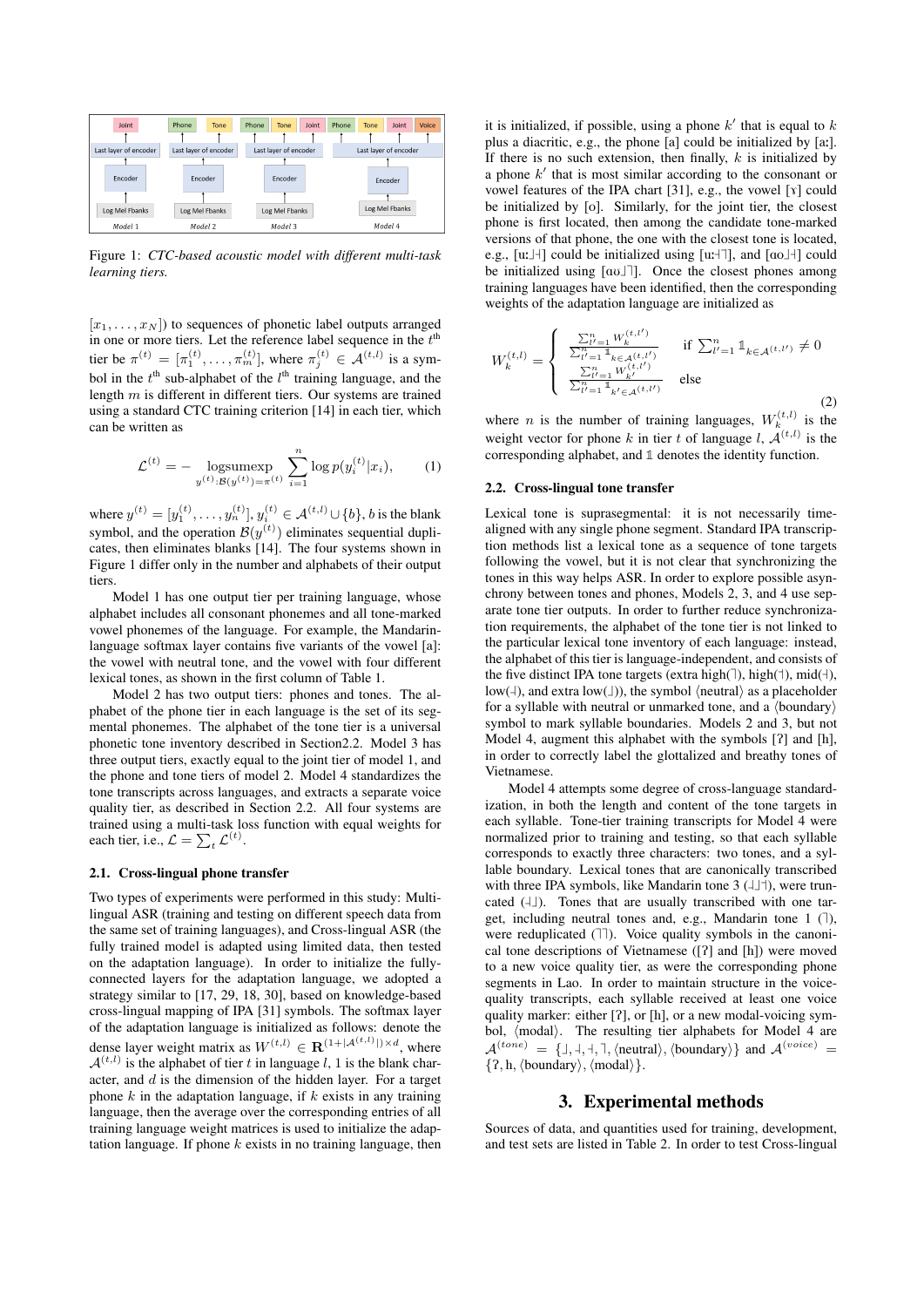Table 1: *Lexical tones and glottal phones that are part of the phoneme inventories of the four tonal languages used in this study: Mandarin, Cantonese, Vietnamese, and Lao.*

| Man                               | Descriptions                                 | Can                                                                                  | Descriptions                                                  | Viet                                                     | Descriptions                                                                                                | Lao                                                                                                                                  | Descriptions                                                                                         |
|-----------------------------------|----------------------------------------------|--------------------------------------------------------------------------------------|---------------------------------------------------------------|----------------------------------------------------------|-------------------------------------------------------------------------------------------------------------|--------------------------------------------------------------------------------------------------------------------------------------|------------------------------------------------------------------------------------------------------|
| $a-1$<br>$a + 7$<br>$a + 1$<br>a∃ | high<br>mid-rising<br>low-dipping<br>falling | a <sup>7</sup><br>a⊣<br>a-l<br>$a + 7$<br>$a +$<br>$a$ <sup><math>\perp</math></sup> | high<br>mid<br>low<br>mid-rising<br>low-falling<br>low-rising | a⊣<br>$a + 7$<br>$a + 1$ ?<br>a⊣⊥h<br>$a + 1$<br>$a+2$ ] | mid<br>mid-rising<br>mid-falling, glottalized<br>mid-falling, breathy<br>low-falling<br>mid-rising, stopped | a<br>a <sup>-1</sup><br>$a-1$<br>$a$ <sup><math>\perp</math></sup><br>$a$ <sup><math>\exists</math></sup> $\exists$<br>a⊣⊥<br>?<br>h | low<br>mid<br>high<br>low-rising<br>high-falling<br>mid-falling<br>glottal stop<br>glottal fricative |

Table 2: *Sources of data, and quantities (hours) used for Multilingual and Cross-lingual training, development, and testing.*

|       | Setting    Language   Source   Train Dev Test                                           |                           |        |  |
|-------|-----------------------------------------------------------------------------------------|---------------------------|--------|--|
| Multi | Mandarin<br>Cantonese   BABEL   31.08 1.56 1.84<br>Vietnamese   BABEL   18.24 1.54 1.39 | HUB4-NE   26.50 1.46 1.43 |        |  |
| Cross | Lao                                                                                     | BABEL                     | $\Box$ |  |

ASR, the Lao dataset was artificially restricted to just 1 hour for adaptation, 1 hour for development, and 1 hour for testing.

BABEL speech corpora consist of conversational and scripted data for each language; we used scripted data only because of its better audio quality. We found that conversational speech data often contains noise and long silences.

All experiments were performed using extracted 40 dimensional log Mel filterbank features, computed using the python speech features library [32], with a 25ms Hamming window and 10ms shift. Each feature dimension was Z-normalized per speaker. One additional experiment was performed with Model 1, in which its input feature vector was augmented by a fundamental frequency measurement (F0), because F0 has been shown to reduce ASR error rates for tonal languages [33, 34]. F0 was extracted from the same 25ms windowed frame, converted from Hertz to Mel scale, then appended to the 40-dimensional log Mel features. Model 1 was chosen for augmentation because it gave the lowest joint error rate in the Cross-lingual train/test condition, as described in Section 4.

IPA phone transcripts were created for each language using the LanguageNet Grapheme-to-Phoneme (G2P) transducers [35] implemented in Phonetisaurus [36] to generate IPA-based phonetic transcripts for each utterance. Vowels usually have tones associated with them, and consonants often don't have tones associated with them. We extracted each phone and its corresponding tone letters respectively as described in subsection 2.1 and subsection 2.2 to prepare for multitask learning in the acoustic modeling.

Models were implemented using the eXtensible Neural Machine Translation toolkit [37]. Three layers of pyramidal Bidirectional Long-Short Term Memory (pBLSTM) are used as the encoder. The hidden dimension of the fully-connected layer is  $d = 512$ ; the input and hidden dimensions of the LSTM layer are 1024 and 256. The optimizer is Adadelta, with a learning rate of 0.004, and with early stopping using the development set to choose the best model. Decoding used a beam search with language modeling to obtain the best results on test set;

Table 3: *Phone error rates (PER), tone error rates (TER), joint phone and tone error rates (JER), and voice quality error rates (VER) in the Multilingual (trained and tested on different speech data from the same three languages), Cross-lingual (adapted using one hour), and Monolingual (trained using one hour) settings, in percent. M1+F0=Model 1 with both Mel filterbank and F0 input features. Lowest number in each column is bold.*

|            |                    |       | Multilingual | Cross | Mono  |       |
|------------|--------------------|-------|--------------|-------|-------|-------|
|            |                    | Man   | Can          | Viet  | Lao   | Lao   |
| JER        | Model1             | 55.73 | 45.95        | 53.45 | 54.36 | 83.81 |
|            | Model3             | 61.07 | 45.91        | 53.37 | 69.32 | 82.36 |
|            | Model4             | 60.22 | 46.13        | 53.49 | 81.72 | 84.93 |
|            | $M1 + F0$          | 55.35 | 40.31        | 48.91 | 53.26 |       |
| <b>PER</b> | Model <sub>2</sub> | 59.88 | 47.02        | 55.51 | 57.69 | 90.05 |
|            | Model3             | 52.59 | 39.97        | 49.69 | 60.88 | 90.53 |
|            | Model4             | 51.60 | 40.34        | 49.04 | 77.97 | 90.74 |
| <b>TER</b> | Model <sub>2</sub> | 58.32 | 43.80        | 48.05 | 44.34 | 79.01 |
|            | Model3             | 62.34 | 39.19        | 44.59 | 46.88 | 82.52 |
|            | Model4             | 52.09 | 39.02        | 33.91 | 68.04 | 92.53 |
| VER        | Model4             |       |              | 37.08 | 75.11 | 90.42 |

beam width is 25 and the language modeling coefficient is 0.1.

For Cross-lingual adaptation, softmax output layers for Lao were (1) initialized as described in Section 2.1, (2) retrained without updating the adapted encoder, then (3) fine-tuned together with the encoder until convergence.

A Monolingual system was trained and tested as a baseline for Cross-lingual adaptation in Lao. The Monolingual baseline used the same architectures as the Cross-lingual systems, but when trained on 1 hour of data using the same number of parameters as the Cross-lingual system, it failed to converge. In order to achieve error rates below 100%, therefore, the parameter count of the Monolingual system was greatly reduced. The input and hidden dimensions of the LSTM layers, and the hidden layer dimension of the fully-connected layer, are reduced as necessary to minimize development-set error rates, resulting in dimensions of 2–4 nodes each.

## 4. Results and discussion

Table 3 shows error rates of all four models, and of Model 1 with both Mel filterbank and F0 inputs (M1+F0). Three experimental settings are distinguished: Multilingual (trained using 75.82 hours of Mandarin, Cantonese, and Vietnamese, tested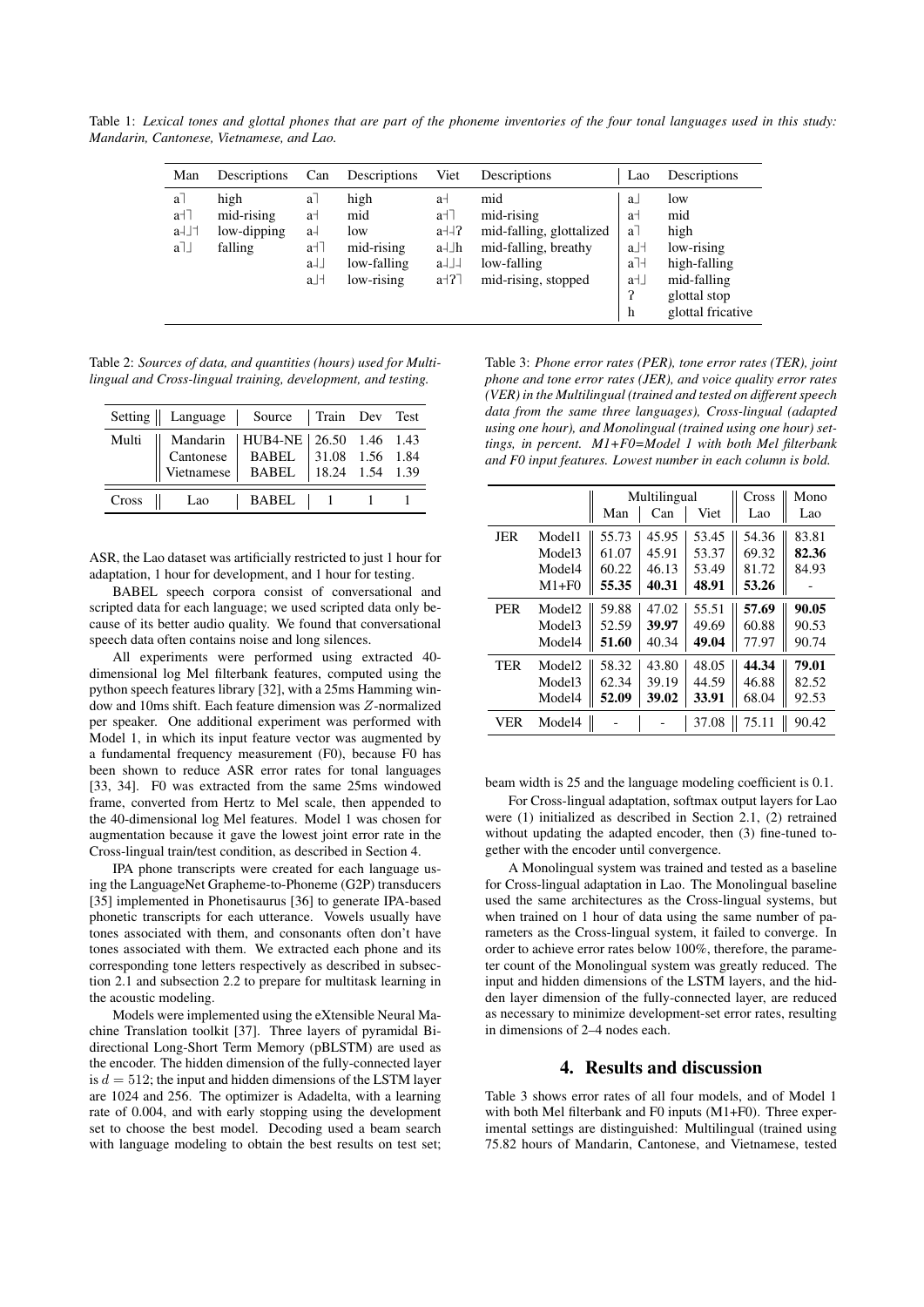on a different 4.66 hours in the same languages), Cross-lingual (adapted using 1 hour of Lao, tested using 1 hour of Lao), and Monolingual (trained using 1 hour, tested using 1 hour). Cross-lingual training is better than Monolingual training, for all Models, and for all error metrics, but closer analysis reveals striking differences between the different test conditions. MULTILINGUAL: Joint phone+tone error rate (JER) is either lowest for Model 1 (Mandarin and Lao) or roughly comparable across Models 1, 3, and 4 (Cantonese and Vietnamese), but in all four languages, JER is significantly reduced by adding F0 to the input feature vector (M1+F0). Phone error rate (PER) and tone error rate (TER) are much worse in Model 2 than in Models 3 and 4. For Mandarin, JER, PER and TER are relatively higher for all four models. This is perhaps due to the noisy speech collected while reporters were interviewing outdoor and some code-switching utterances that the models failed to generate correct phonemes. MONOLINGUAL: TER is lowest in Model 2, suggesting that lexical tones in Lao may be best learned in isolation (without the joint tier), and JER is lowest in Model 3, suggesting that the joint phones+tones tier may be best learned in combination with the tones-only tier. CROSS-LINGUAL: the smaller the model is, the better, within the limits of the optimized-parameter-count systems shown in Table 3. JER is lowest in Model 1, while PER and TER are lowest in Model 2.

Model 4 has the lowest TER in the Multilingual setting, but its superiority may be caused by its lower cardinality: as described in Section 2.2, the tone tier of Model 4 has an output alphabet with only 6 output symbols (plus blank), while those of Models 2 and 3 both have output alphabets containing 9 output symbols (plus blank). Even if the superiority of Model 4 is discounted, however, the key finding of the TER section in Table 3 is unchanged. Model 3 has lower TER than Model 2 in the Multilingual case, but not in Monolingual or Cross-lingual. The key finding remains, therefore, that multi-task training of the tone tier together with a joint tier improves TER in the Multilingual setting, but not in the Monolingual or Cross-lingual settings.

Model 1's superior JER, in the Cross-lingual case, suggests an experiment in which PER and TER are measured using the phone and tone symbols produced by Model 1's joint output tier. Table 4 shows the PER and TER of phones and tones extracted from the joint output tiers of Models 1, 3, and 4. Table 4 also shows the consonant error rate (CoER) and vowel error rate (VoER) of consonants and vowels extracted from the joint tiers of Models 1, 3, and 4, and from the phone tier of Model 2. These error rates are computed by deleting all out-of-class symbols from both the reference and hypothesis transcripts, and then computing the string edit distance between reference and hypothesis (for example, CoER is computed by deleting all nonconsonant symbols from both reference and hypothesis). This method usually gave PER and TER, for Models 3 and 4, that are worse than their corresponding results in Table 3. In order to facilitate comparison between the tables, therefore, the lowest PER or TER in each column of Table 4 is bold only if it is lower than the corresponding best entry in Table 3. As shown in Table 4, M1+F0 provides the lowest CoER and VoER in every language, but not always the best PER. Closer study shows that, without F0 inputs, Model 1 always provides the best consonant error rates, but not always the best vowel error rates. Tone behaves in a surprising manner. Without F0, none of the TER entries in Table 4 are lower than Table 3. Even with F0, the M1+F0 entry in Table 4 beats that of Table 3 for only one language. We conclude tentatively that consonants and vowels are

Table 4: *Consonant error rates (CoER), vowel error rates (VoER), phone error rates (PER), and tone error rates (TER) computed from joint tier in Models 1, 3 and 4 and phone tier in Model 2. Lowest number in each column is bold only if lower than the corresponding best result in Table 3.*

|            |                    | Multilingual | Cross |       |       |
|------------|--------------------|--------------|-------|-------|-------|
|            |                    | Man          | Can   | Viet  | Lao   |
| CoER       | Model1             | 46.34        | 50.21 | 48.23 | 39.43 |
|            | Model <sub>2</sub> | 64.22        | 68.41 | 52.94 | 72.95 |
|            | Model <sub>3</sub> | 52.53        | 53.78 | 51.47 | 48.77 |
|            | Model4             | 52.00        | 55.37 | 48.84 | 60.77 |
|            | $M1 + F0$          | 46.12        | 46.61 | 45.19 | 41.77 |
| VoER       | Model1             | 49.11        | 33.94 | 54.73 | 61.67 |
|            | Model <sub>2</sub> | 53.00        | 39.75 | 64.04 | 51.78 |
|            | Model3             | 53.72        | 31.52 | 54.85 | 76.81 |
|            | Model4             | 56.84        | 32.25 | 65.43 | 91.46 |
|            | $M1 + F0$          | 48.93        | 28.33 | 50.00 | 57.67 |
| <b>PER</b> | Model1             | 48.61        | 41.12 | 56.33 | 50.98 |
|            | Model <sub>3</sub> | 53.80        | 40.11 | 57.97 | 66.55 |
|            | Model4             | 55.65        | 40.30 | 59.39 | 77.78 |
|            | $M1 + F0$          | 54.81        | 34.72 | 51.42 | 48.62 |
| TER        | Model1             | 55.35        | 43.02 | 51.42 | 68.31 |
|            | Model <sub>3</sub> | 58.14        | 39.38 | 51.65 | 77.99 |
|            | Model4             | 54.79        | 40.16 | 53.08 | 91.83 |
|            | $M1 + F0$          | 54.41        | 37.80 | 49.18 | 67.12 |

best recognized using an output tier that requires them to carry their tone markings (Model 1), but that tone is best recognized using a separate output tone tier (Model 4 in the Multilingual case, Model 2 in the case of Lao).

#### 5. Conclusions

This experiment compared four methods for Multilingual and Cross-lingual CTC ASR of tones and phones. Cross-lingual results must be considered tentative, because only one language (Lao) was available as the target of Cross-lingual ASR; future work should repeat the Cross-lingual experiment for all four languages (or more), using a cross-validation training paradigm. Nevertheless, some results of this experiment seem very clear, and likely to be supported by future experimentation. Both synchronous (Model 1) and asynchronous (Models 2, 3, and 4) phones and tones can be adapted Cross-lingually, resulting in error rates far below those achieved by a Monolingual system trained on the same limited data. An output tier that requires tone-marking of every vowel results in lower joint error rates, as well as lower error rates for both consonants and vowels separately, than the systems that recognize phones and tones on separate output tiers. Conversely, tones are most accurately recognized using a system with separate phone and tone output tiers. The lowest tone error rates in the Multilingual case are provided by a multitask system with four output tiers (phone, tone, voice quality, and joint), while the lowest tone error rate for Cross-lingual ASR is provided by a system with two output tiers (phones and tones).

#### 6. References

- [1] M. Yip, *Tone*. Cambridge: Cambridge University Press, 2002.
- [2] Y. Xu, "Consistency of tone-syllable alignment across different